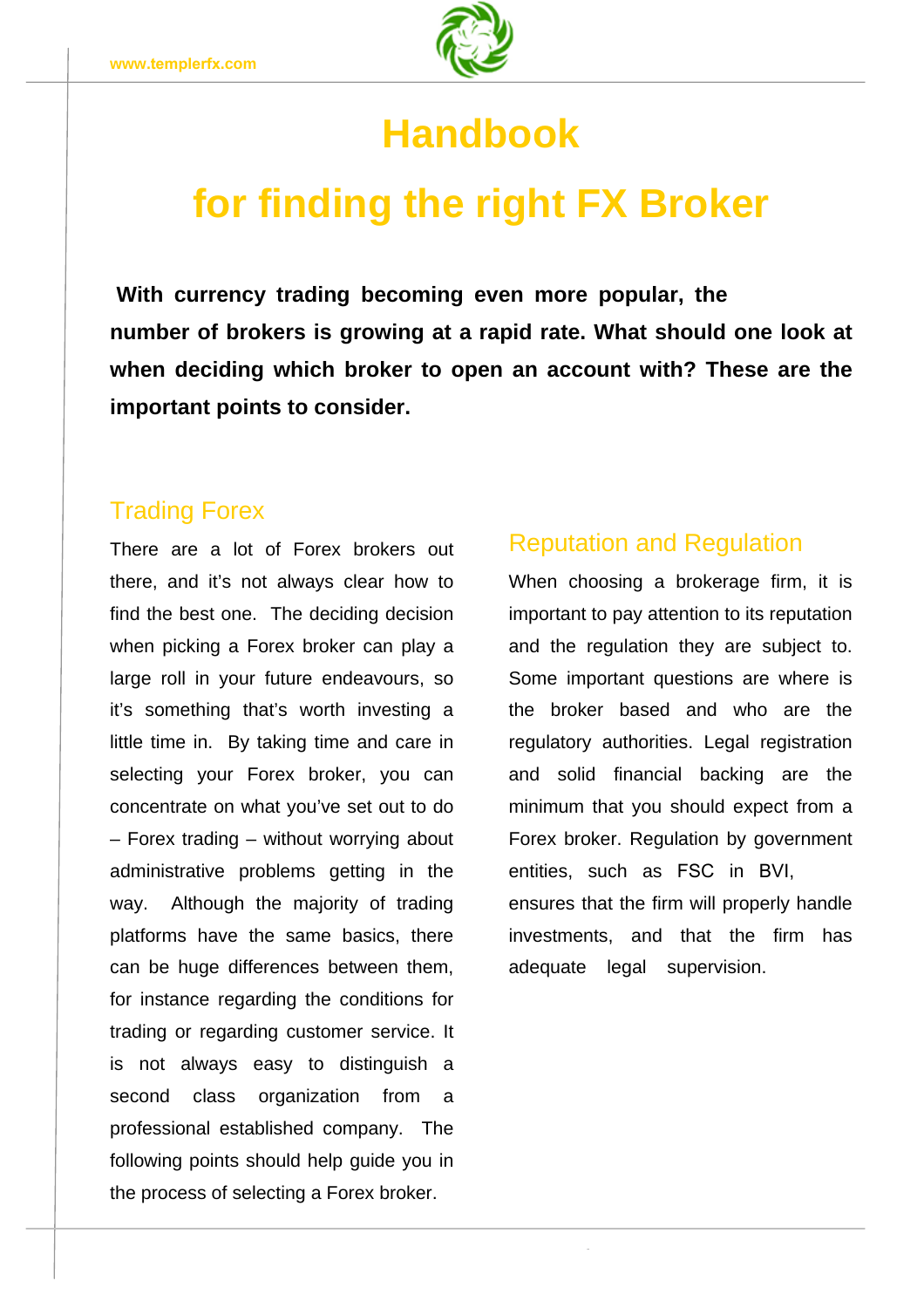

they automatically honour them when it comes to pushing the Buy or Sell button? The best way to find out is to open a demo account and give it a test drive. This will also give you the opportunity to see what the speed of execution is. When you want to buy, you want to buy now, not sit around waiting for your number to be confirmed. The best solution is to select a brokerage firm which provides automated execution, which removes the risk of spread widening or manipulation, which can occur with human order execution.

#### Customer Support

Probably one of the most important considerations that can have impact on

24 hours a day and a good brokerage firm will offer support around the clock, too. You want to know that if you run into a problem with a trade you'll be able to reach a live person in the brokerage firm immediately. Support that's available only during "business hours" isn't sufficient because business hours at the firm's company headquarters may be overnight where you live, leaving you with no support during your own business hours. It is important to know and understand you are a beginner or already a pro, a Execution of Orders successful trading is customer support. If news times, or any other fast market customer support is to contact them, and don't want the broker to interfere during priceless. The only possibility to check how your broker executes orders. You dedicated, talented and skilled team is situations. Generally, brokers show live to check how they deal with your prices on their trading platform, but will questions. The Forex market runs

### **Spreads**

Spreads are a very important factor to be considered, when you want to invest. It is important to realize that the cheapest firm isn't necessarily the best. Rather than charging a monthly fixed commission, Forex brokers make their profit on the spread, i.e. the trade volumes. As a reminder, the spread is the distance between the currency's quoted buy and sell prices, and constitutes the natural market spread and a commission. Firms with fixed spreads set artificial spreads between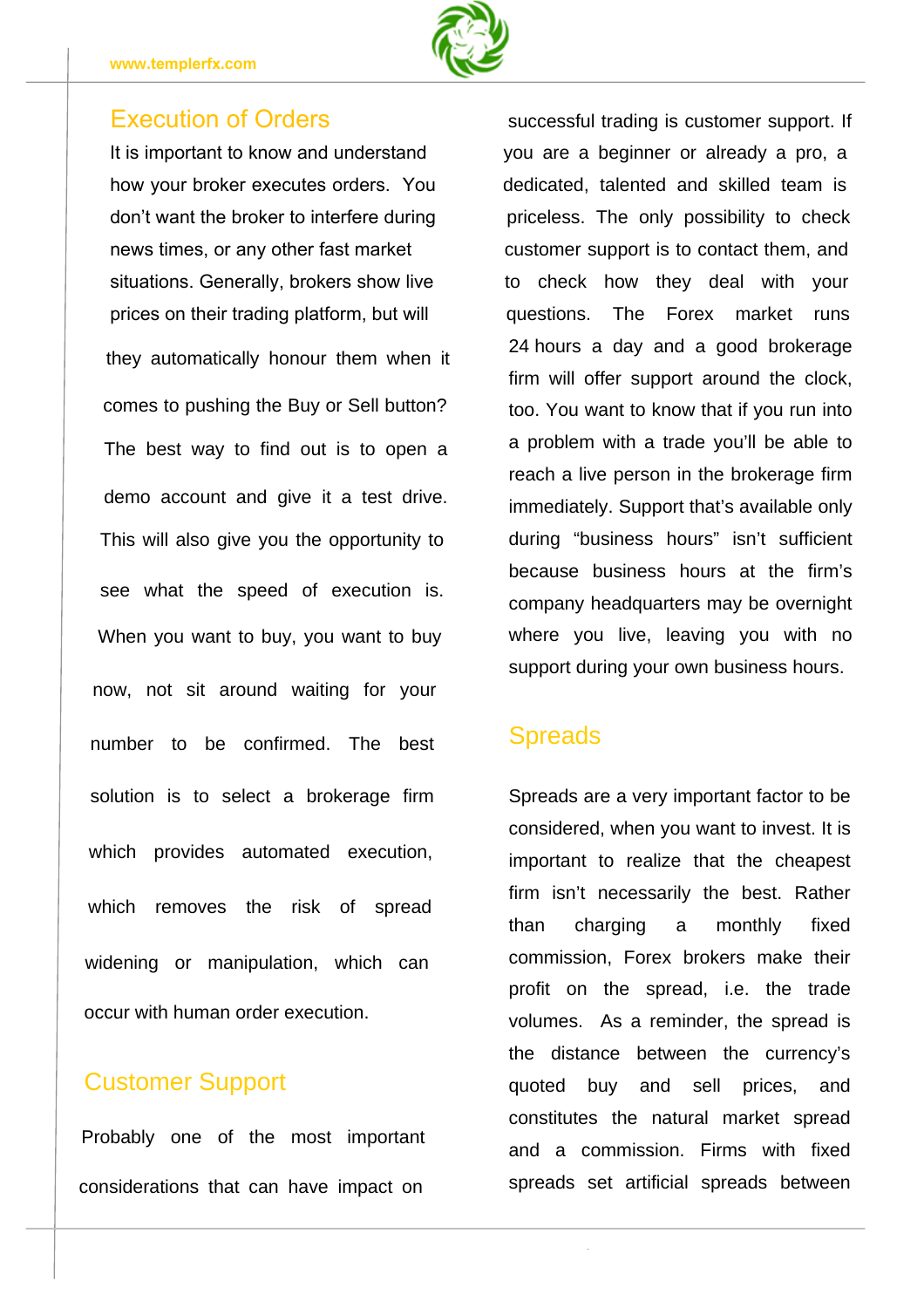

the buy and sell prices. The spread relies on the liquidity of the currency. Exotic currencies have the highest spreads due to their illiquidity. Because currencies, unlike futures and stocks, are not traded on a central exchange, the spread can be different depending on the broker you use, so it's well worth checking a few out before you open an account. Most Forex brokers publish live or delayed prices on their websites so you can compare spreads, but make sure to check if the spread is fixed or variable. A fixed spread means exactly that - it will always be the same no matter what time of day or night it is. Many brokers use variable spreads, which are much more reliable and beneficial, and are closest to current market prices. Fixed spreads are generally wider than variable spreads in the short term.

### Leverage/Margin

Although the concepts are somewhat complicated, leverage and margin are integral to the Forex market. By borrowing capital, investors can open positions much larger than their investment. Different firms offer different leverage options, ranging from 1:20 all the way up to 1:400. It is extremely important to realize that increased leverage creates increased risk. Increased risk can result in greater profits, but also greater losses. Here's a quick example explaining leverage, comparing 1:20 (trader A), 1:100 (trader B) and 1:400 (trader C) leverage, each with an initial account balance of \$5,000.

To open a position, each trader has to deposit a security called *margin*. Let's say that each trader wants to use \$1,000 as margin to open EURUSD positions at an exchange rate of 1, leaving \$4,000 remaining in each of their accounts as *free margin*, used to feed possible losses, or to open other positions. Using leverage of 1:20 means that someone has to deposit \$5,000 in order to open a \$100,000 position  $(100,000 / 20 = 5,000)$ . With \$1,000, Trader A is only able to open a \$20,000 position. Trader B is able to open a \$100,000 position, and trader C is able to open a \$400,000 position, since \$100,000 / 400 = \$250 results in 4 \$100,000 positions being opened with \$1,000. The size of the positions that they are able to open varies due to the different leverages.

If the exchange rate drops to 0.99, meaning that 0.99 USD is now required to buy 1 EUR, the EURUSD position will have lost value. Let's see how this affects our traders' accounts. Trader A's \$20,000 position has fallen to \$19,800 in value, trader B's \$100,000 position is now worth \$99,000, and trader C's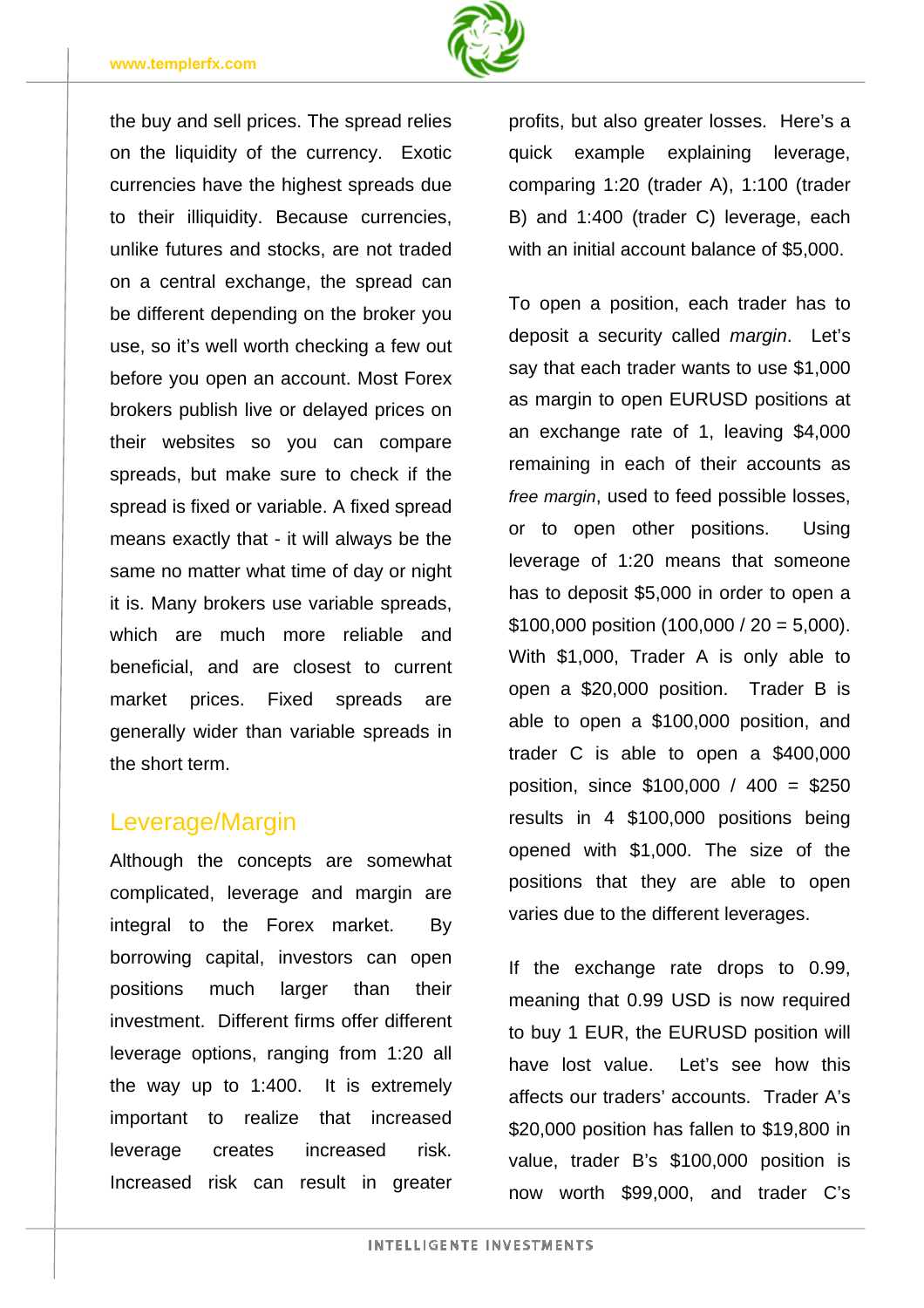

\$400,000 position has dropped to \$396,000.

Trader A's position has sustained a loss of \$200, bringing the free margin down to \$3,800, for a total account balance of \$4,800. Trader B and trader C, however, have done far worse. Trader B's position has generated a loss of \$1,000, bringing the free margin down to \$3,000, and the total account balance down to \$4,000. Trader C suffered a loss of \$4,000, completely eliminating the free margin. Since trader C ran out of free margin to cover any further losses, the position was closed, leaving \$1,000 left in the account. This situation is called a *margin call*.

If the exchange rate had gone up to 1.01, the losses would have been profits, and we would have seen trader A making \$200, trader B making \$1,000, and trader C making \$4,000.

Markets move fast, and as the example shows, if you use too much leverage, it can be game over with a movement of only one cent in the wrong direction. Just like in a game of poker, where you shouldn't put all of your money on one hand, you shouldn't put all of your capital in one trade. Careful use of leverage is important to protect against the loss of your investment. Beginners should proceed carefully with leverage, and be aware of the increased risk that it brings. Some brokers push higher leverage, advertising the high potential profits without bothering to make note of the increased potential for greater losses. 1:100 leverage is about ideal since it's large enough to make significant profits, but small enough where you can still react to quick market movements in time. Trading small positions when first starting out is a good way to get used to trading with leverage.

#### Trading platform

This is the software provided for making the trades. The trading platform is very important; you will use this tool often, so you have to be comfortable with it. When you choose a Forex broker, it's important to feel good when choosing between the dozens of types of trading software out there, as it can become as complicated as choosing a broker. Ultimately, the measure of a trading platform is whether or not it meets your individual needs. Not all platforms cover all areas of the Forex market, so make sure the platform will let you trade what you want. Another basic requirement is for the trading platform to show live prices that will be honoured once you place the trade. Avoid platforms that show only estimated prices. Good trading software will also offer "limit" and